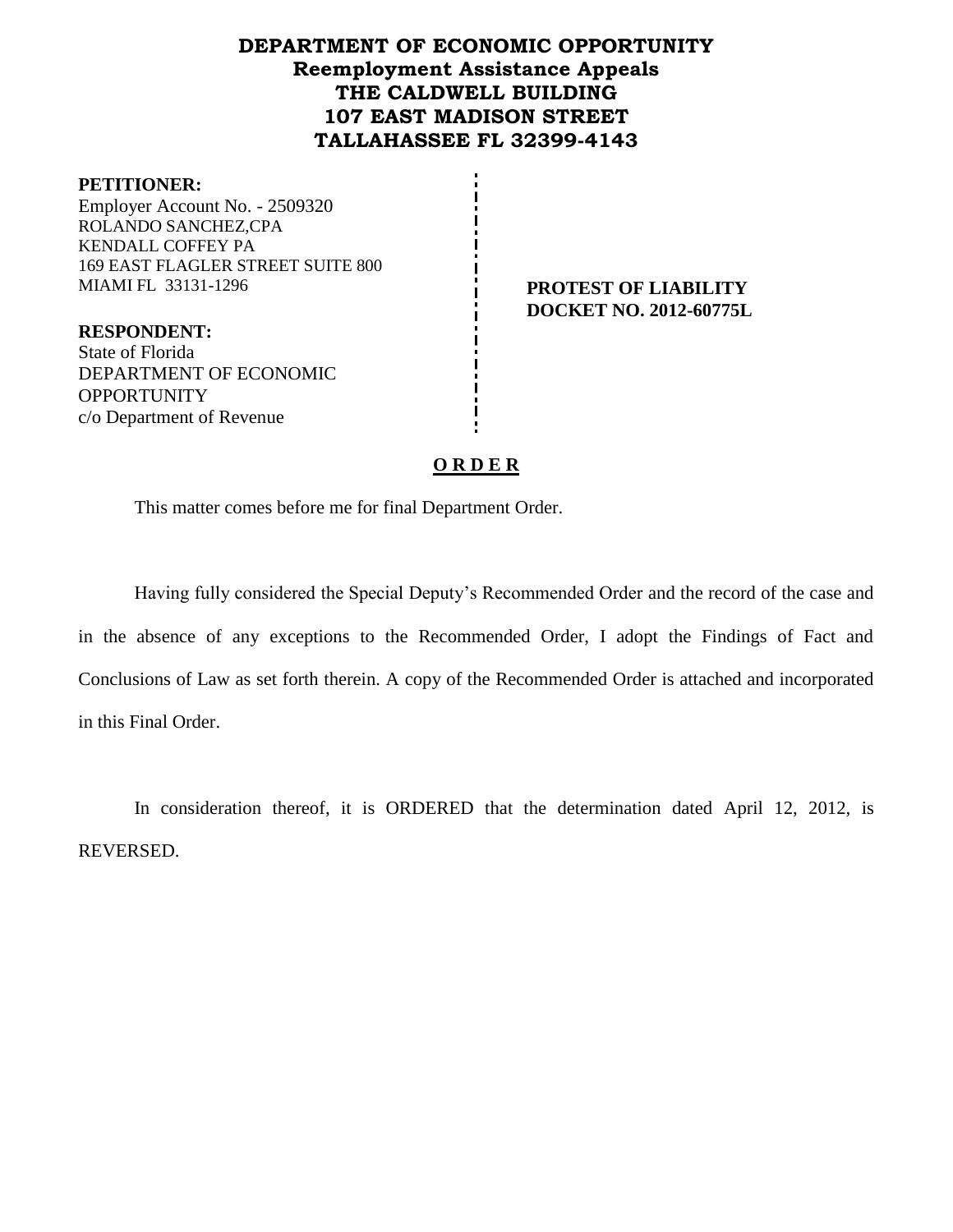#### **JUDICIAL REVIEW**

Any request for judicial review must be initiated within 30 days of the date the Order was filed. Judicial review is commenced by filing one copy of a *Notice of Appeal* with the DEPARTMENT OF ECONOMIC OPPORTUNITY at the address shown at the top of this Order and a second copy, with filing fees prescribed by law, with the appropriate District Court of Appeal. It is the responsibility of the party appealing to the Court to prepare a transcript of the record. If no court reporter was at the hearing, the transcript must be prepared from a copy of the Special Deputy's hearing recording, which may be requested from the Office of Appeals.

Cualquier solicitud para revisión judicial debe ser iniciada dentro de los 30 días a partir de la fecha en que la Orden fue registrada. La revisión judicial se comienza al registrar una copia de un *Aviso de Apelación* con la Agencia para la Innovación de la Fuerza Laboral [*DEPARTMENT OF ECONOMIC OPPORTUNITY]* en la dirección que aparece en la parte superior de este *Orden* y una segunda copia, con los honorarios de registro prescritos por la ley, con el Tribunal Distrital de Apelaciones pertinente. Es la responsabilidad de la parte apelando al tribunal la de preparar una transcripción del registro. Si en la audiencia no se encontraba ningún estenógrafo registrado en los tribunales, la transcripción debe ser preparada de una copia de la grabación de la audiencia del Delegado Especial [*Special Deputy*], la cual puede ser solicitada de la Oficina de Apelaciones.

Nenpòt demann pou yon revizyon jiridik fèt pou l kòmanse lan yon peryòd 30 jou apati de dat ke Lòd la te depoze a. Revizyon jiridik la kòmanse avèk depo yon kopi yon *Avi Dapèl* ki voye bay DEPARTMENT OF ECONOMIC OPPORTUNITY lan nan adrès ki parèt pi wo a, lan tèt *Lòd* sa a e yon dezyèm kopi, avèk frè depo ki preskri pa lalwa, bay Kou Dapèl Distrik apwopriye a. Se responsabilite pati k ap prezante apèl la bay Tribinal la pou l prepare yon kopi dosye a. Si pa te gen yon stenograf lan seyans lan, kopi a fèt pou l prepare apati de kopi anrejistreman seyans lan ke Adjwen Spesyal la te fè a, e ke w ka mande Biwo Dapèl la voye pou ou.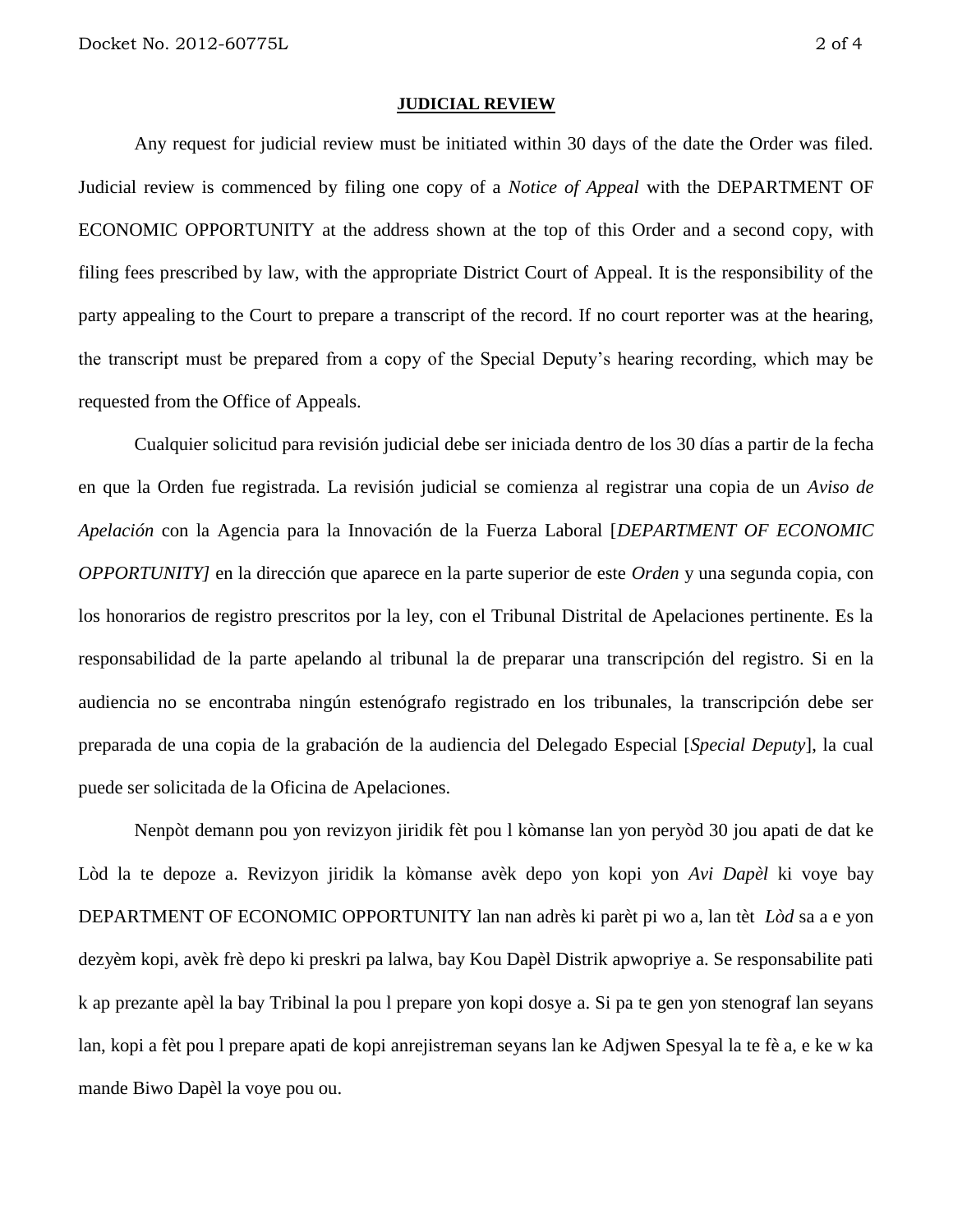DONE and ORDERED at Tallahassee, Florida, this \_\_\_\_\_\_\_ day of December, 2012.



Altemese Smith, Assistant Director, Reemployment Assistance Services DEPARTMENT OF ECONOMIC OPPORTUNITY

FILED ON THIS DATE PURSUANT TO § 120.52, FLORIDA STATUTES, WITH THE DESIGNATED DEPARTMENT CLERK, RECEIPT OF WHICH IS HEREBY ACKNOWLEDGED.

 $\overline{\phantom{a}}$  ,  $\overline{\phantom{a}}$  ,  $\overline{\phantom{a}}$  ,  $\overline{\phantom{a}}$  ,  $\overline{\phantom{a}}$  ,  $\overline{\phantom{a}}$  ,  $\overline{\phantom{a}}$  ,  $\overline{\phantom{a}}$ DEPUTY CLERK DATE

#### **CERTIFICATE OF SERVICE**

**I HEREBY CERTIFY that true and correct copies of the foregoing Final Order have been furnished to the persons listed below in the manner described, on the \_\_\_\_\_\_\_ day of December, 2012**.

Shoner 5. Bans

SHANEDRA Y. BARNES, Special Deputy Clerk DEPARTMENT OF ECONOMIC OPPORTUNITY Reemployment Assistance Appeals 107 EAST MADISON STREET TALLAHASSEE FL 32399-4143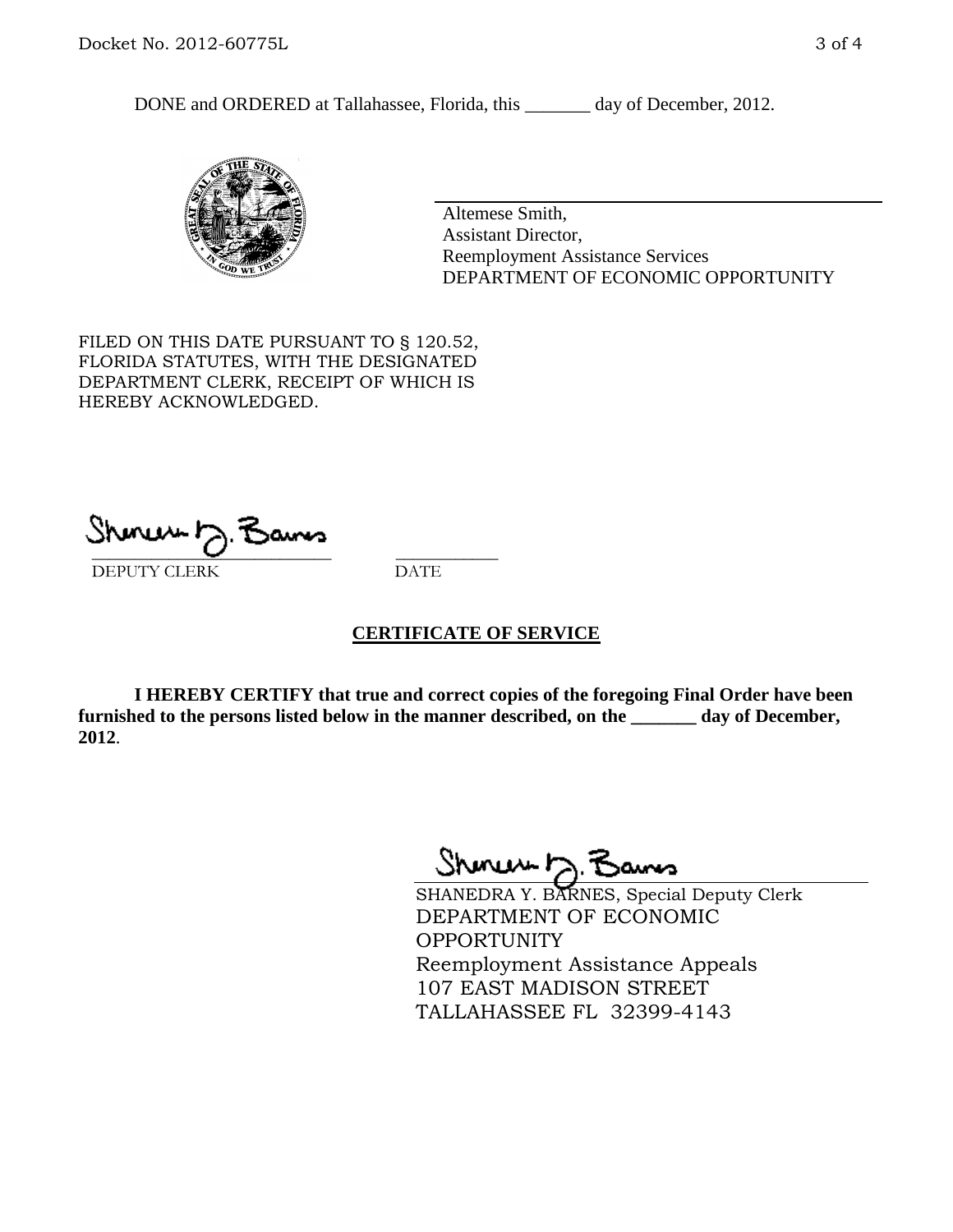By U.S. Mail:

ROLANDO SANCHEZ,CPA KENDALL COFFEY PA 169 EAST FLAGLER STREET SUITE 800 MIAMI FL 33131-1296

DEPARTMENT OF REVENUE ATTN: VANDA RAGANS - CCOC #1-4857 5050 WEST TENNESSEE STREET TALLAHASSEE FL 32399

FLORIDA DEPARTMENT OF REVENUE ATTN: CARMEN ESTALELLA, TA II 8175 NW 12<sup>TH</sup> STREET SUITE 425 MIAMI FLORIDA 33126

FLORIDA DEPARTMENT OF REVENUE ATTN: MERCEDES FAJARDO  $8175$  NW  $12^{TH}$  STREET **SUITE 119** MIAMI FLORIDA 33126-1831

ROLANDO SANCHEZCPA 2665 S BAYSHORE DR STE PH1 MIAMI FL 33133-5448

State of Florida DEPARTMENT OF ECONOMIC OPPORTUNITY c/o Department of Revenue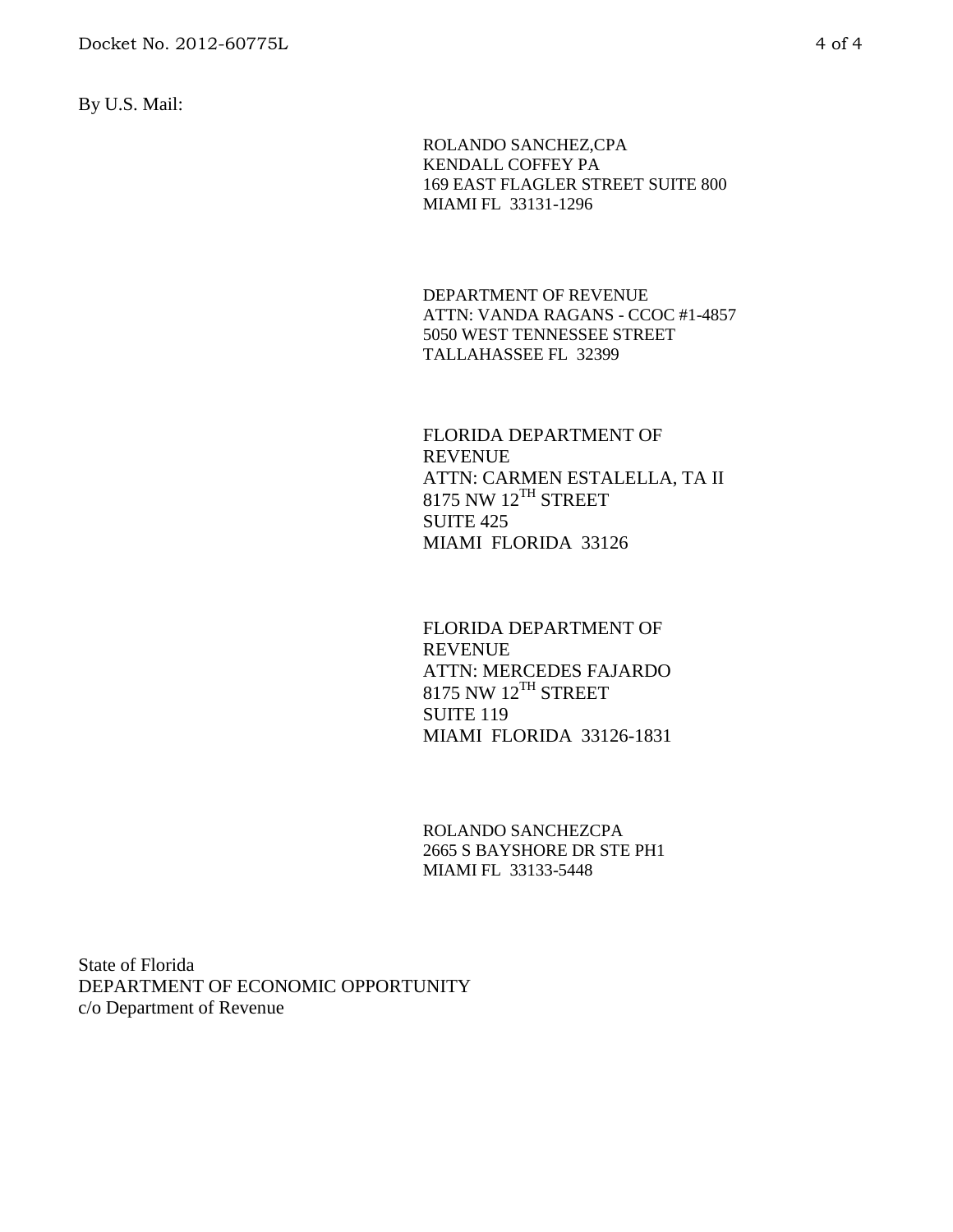### **DEPARTMENT OF ECONOMIC OPPORTUNITY Reemployment Assistance Appeals**

MSC 347 CALDWELL BUILDING 107 EAST MADISON STREET TALLAHASSEE FL 32399-4143

#### **PETITIONER:**

Employer Account No. - 2509320 ROLANDO SANCHEZ,CPA KENDALL COFFEY PA 169 EAST FLAGLER STREET SUITE 800 MIAMI FL 33131-1296

> **PROTEST OF LIABILITY DOCKET NO. 2012-60775L**

**RESPONDENT:** State of Florida DEPARTMENT OF ECONOMIC **OPPORTUNITY** c/o Department of Revenue

# **RECOMMENDED ORDER OF SPECIAL DEPUTY**

TO: Assistant Director, Executive Director, Reemployment Assistance Services DEPARTMENT OF ECONOMIC OPPORTUNITY

This matter comes before the undersigned Special Deputy pursuant to the Petitioner's protest of the Respondent's determination dated April 12, 2012

After due notice to the parties, a telephone hearing was held on October 26, 2012. The Petitioner was represented by a Certified Public Accountant. The Petitioner's President testified as a witness for the Petitioner. A worker testified as a witness for the Petitioner. The Respondent was represented by a Department of Revenue Tax Auditor.

The record of the case, including the recording of the hearing and any exhibits submitted in evidence, is herewith transmitted. Proposed Findings of Fact and Conclusions of Law were not received.

**Issue**:

Whether services performed for the petitioner constitute insured employment, and if so, the effective date of the petitioners liability, pursuant to Sections 443.036(19), (21); 443.1216, Florida Statutes.

### **Findings of Fact:**

1. The Petitioner's president and sole shareholder is a practicing attorney, legal author, commentator, and lecturer. The Petitioner is a partner in the law firm of Coffey Burlington, PL. Additionally, the Petitioner markets and promotes the activities of its president as an author, legal analyst, and commentator.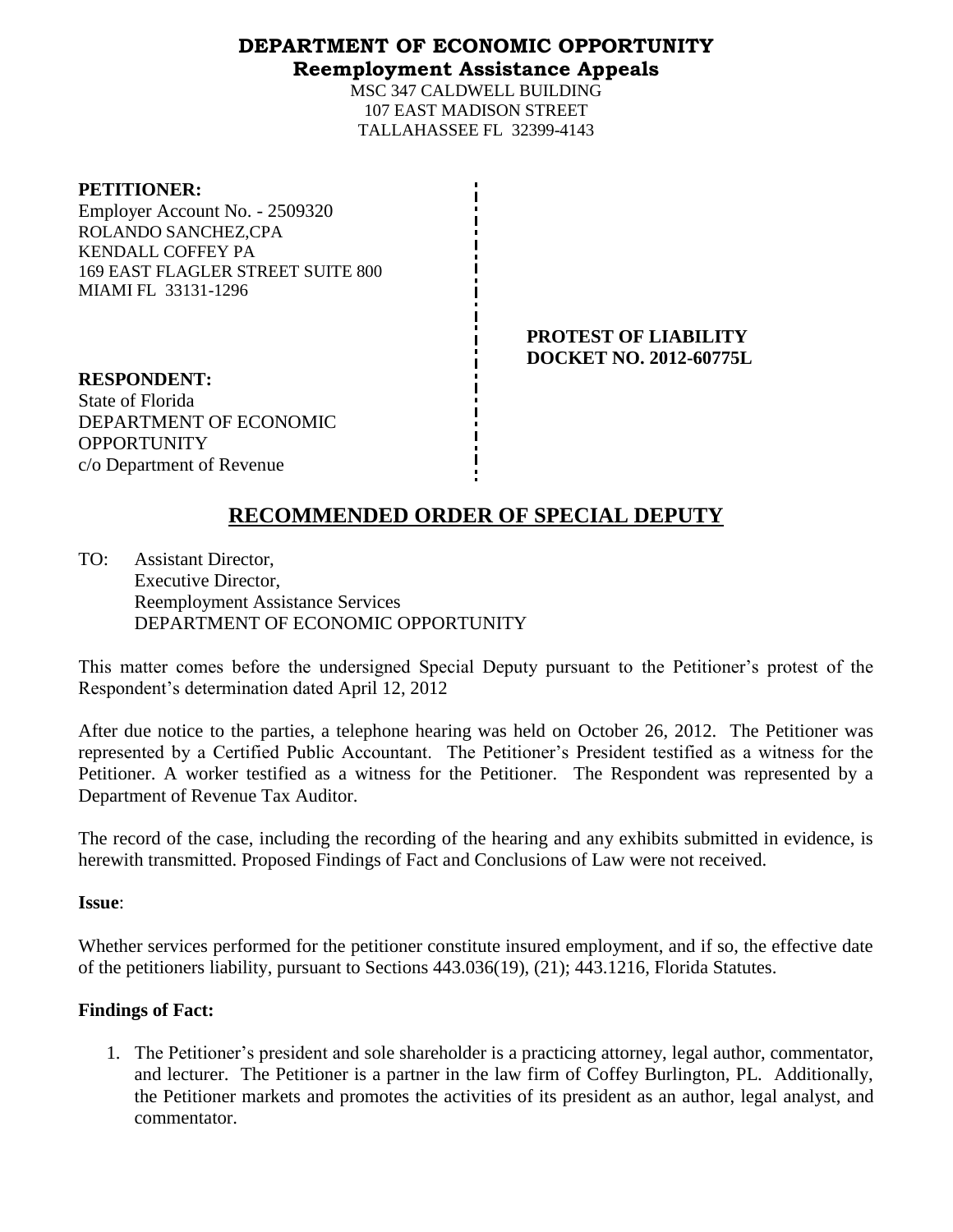- 2. The Petitioner utilizes a worker to perform website design and maintenance services, graphic design services, media editing services, and advertising services in connection with the marketing and promotion of the Petitioner's president's books, media appearances, and lectures. The individual is also employed as a full time paralegal for the law firm of Coffey Burlington, PL.
- 3. The worker operates a small website and graphic design business from a home office. The worker performs services for a number of clients. The worker has performed services for the Petitioner since 2002. The parties do not have a written agreement. The parties believe they have created an independent contractor relationship.
- 4. The worker receives assignments from the Petitioner. The worker determines when the work will be performed. The worker bills the Petitioner on an hourly basis, plus material cost. The Petitioner does not withhold taxes from the payments made to the worker.
- 5. The work is performed at the worker's home office. The worker furnishes the equipment, devices, software programs, and materials needed for the work.
- 6. The worker determines how the work is performed. The Petitioner does not provide any training or instruction to the worker. The Petitioner does not supervise the worker.
- 7. The worker can hire others to perform all or any portion of the work.
- 8. The Petitioner was selected by the Department of Revenue for an audit of the Petitioner's books and records for the 2010 tax year to ensure compliance with the Florida Unemployment Compensation Law.
- 9. The Petitioner's Certified Public Accountant provided the books and records and other information to the Tax Auditor by mail, e-mail, and telephone conversations. The Tax Auditor performed the audit at the office of the Department of Revenue.
- 10. At the conclusion of the audit, the Tax Auditor determined that the worker, identified in the *Standard Audit Report* as an assistant and to whom the Petitioner issued a 1099 form, was misclassified as an independent contractor and was in fact the Petitioner's employee.

### **Conclusions of Law:**

- 11. The issue in this case, whether services performed for the Petitioner employment subject to the Florida Unemployment Compensation Law, is governed by Chapter 443, Florida Statutes. Section 443.1216(1)(a)2., Florida Statutes, provides that employment subject to the chapter includes service performed by individuals under the usual common law rules applicable in determining an employer-employee relationship.
- 12. The Supreme Court of the United States held that the term "usual common law rules" is to be used in a generic sense to mean the "standards developed by the courts through the years of adjudication." United States v. W.M. Webb, Inc., 397 U.S. 179 (1970).
- 13. The Supreme Court of Florida adopted and approved the tests in 1 Restatement of Law, Agency 2d Section 220 (1958), for use to determine if an employment relationship exists. See Cantor v. Cochran, 184 So.2d 173 (Fla. 1966); Miami Herald Publishing Co. v. Kendall, 88 So.2d 276 (Fla. 1956); Magarian v. Southern Fruit Distributors, 1 So.2d 858 (Fla. 1941); see also Kane Furniture Corp. v. R. Miranda, 506 So.2d 1061 (Fla. 2d DCA 1987).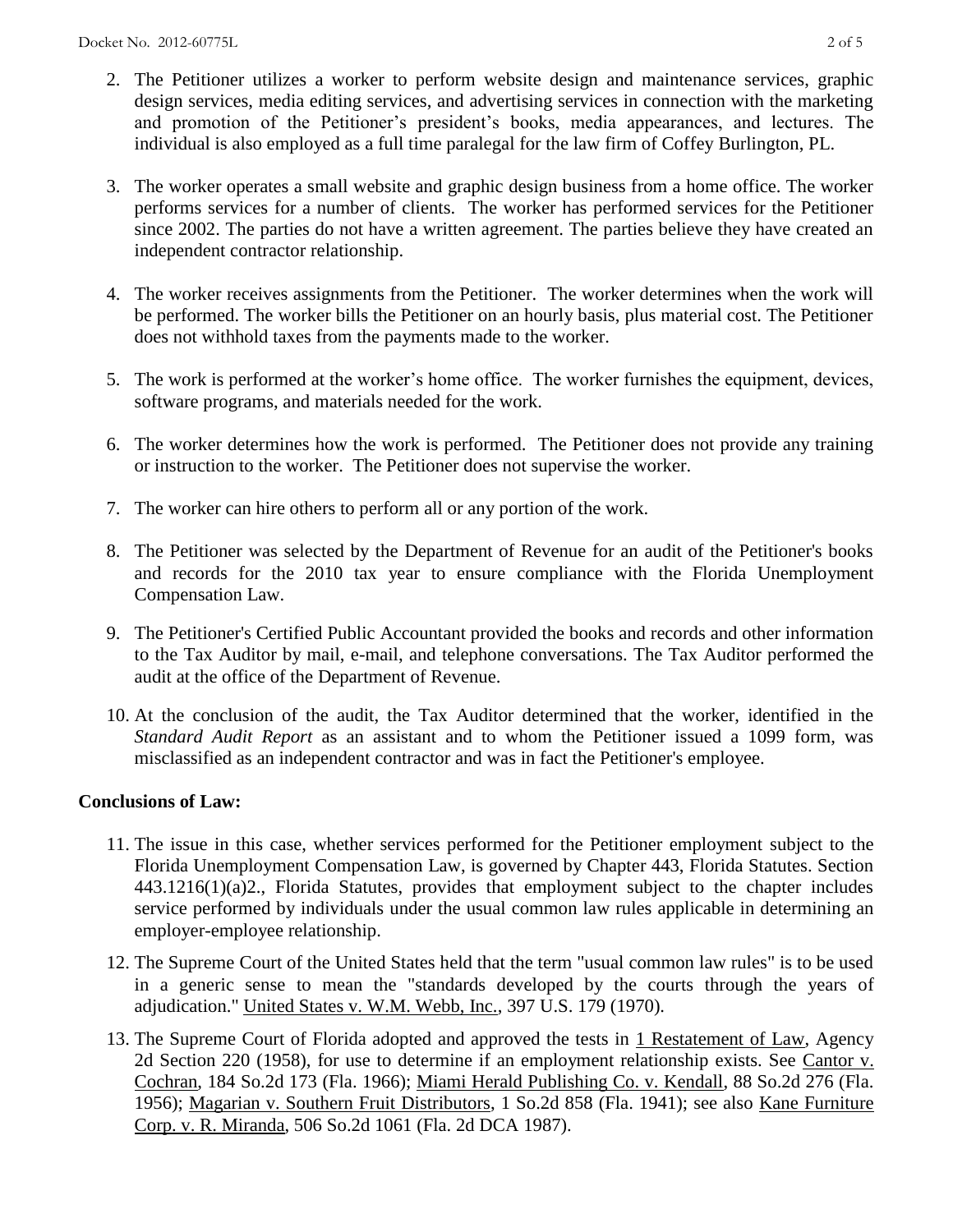- 14. Restatement of Law is a publication, prepared under the auspices of the American Law Institute, which explains the meaning of the law with regard to various court rulings. The Restatement sets forth a nonexclusive list of factors that are to be considered when judging whether a relationship is an employment relationship or an independent contractor relationship.
- 15. 1 Restatement of Law, Agency 2d Section 220 (1958) provides:
	- (1) A servant is a person employed to perform services for another and who, in the performance of the services, is subject to the other's control or right of control.
	- (2) The following matters of fact, among others, are to be considered:

(a) the extent of control which, by the agreement, the business may exercise over the details of the work;

(b) whether or not the one employed is engaged in a distinct occupation or business;

(c) the kind of occupation, with reference to whether, in the locality, the work is usually done under the direction of the employer or by a specialist without supervision;

- (d) the skill required in the particular occupation;
- (e) whether the employer or the worker supplies the instrumentalities, tools, and the place of work for the person doing the work;
- (f) the length of time for which the person is employed;
- $(g)$  the method of payment, whether by the time or by the job;
- (h) whether or not the work is a part of the regular business of the employer;
- (i) whether or not the parties believe they are creating the relation of master and servant;
- (j) whether the principal is or is not in business.
- 16. Comments in the Restatement explain that the word "servant" does not exclusively connote manual labor, and the word "employee" has largely replaced "servant" in statutes dealing with various aspects of the working relationship between two parties.
- 17. In Department of Health and Rehabilitative Services v. Department of Labor & Employment Security, 472 So.2d 1284 (Fla. 1st DCA 1985) the court confirmed that the factors listed in the Restatement are the proper factors to be considered in determining whether an employer-employee relationship exists. However, in citing La Grande v. B&L Services, Inc., 432 So.2d 1364, 1366 (Fla. 1st DCA 1983), the court acknowledged that the question of whether a person is properly classified an employee or an independent contractor often cannot be answered by reference to "hard and fast" rules, but rather must be addressed on a case-by-case basis.
- 18. It was shown that the intent of the parties was to create an independent contractor relationship. The Petitioner does not exercise control over the details of the work. The worker determines where, when, and how the work is to be performed. The worker furnishes the work space and all of the equipment, materials, and instrumentalities needed for the work. The worker invoices the Petitioner for her services.
- 19. It is concluded that the worker performing website and graphic design services for the Petitioner is an independent contractor and not the Petitioner's employee.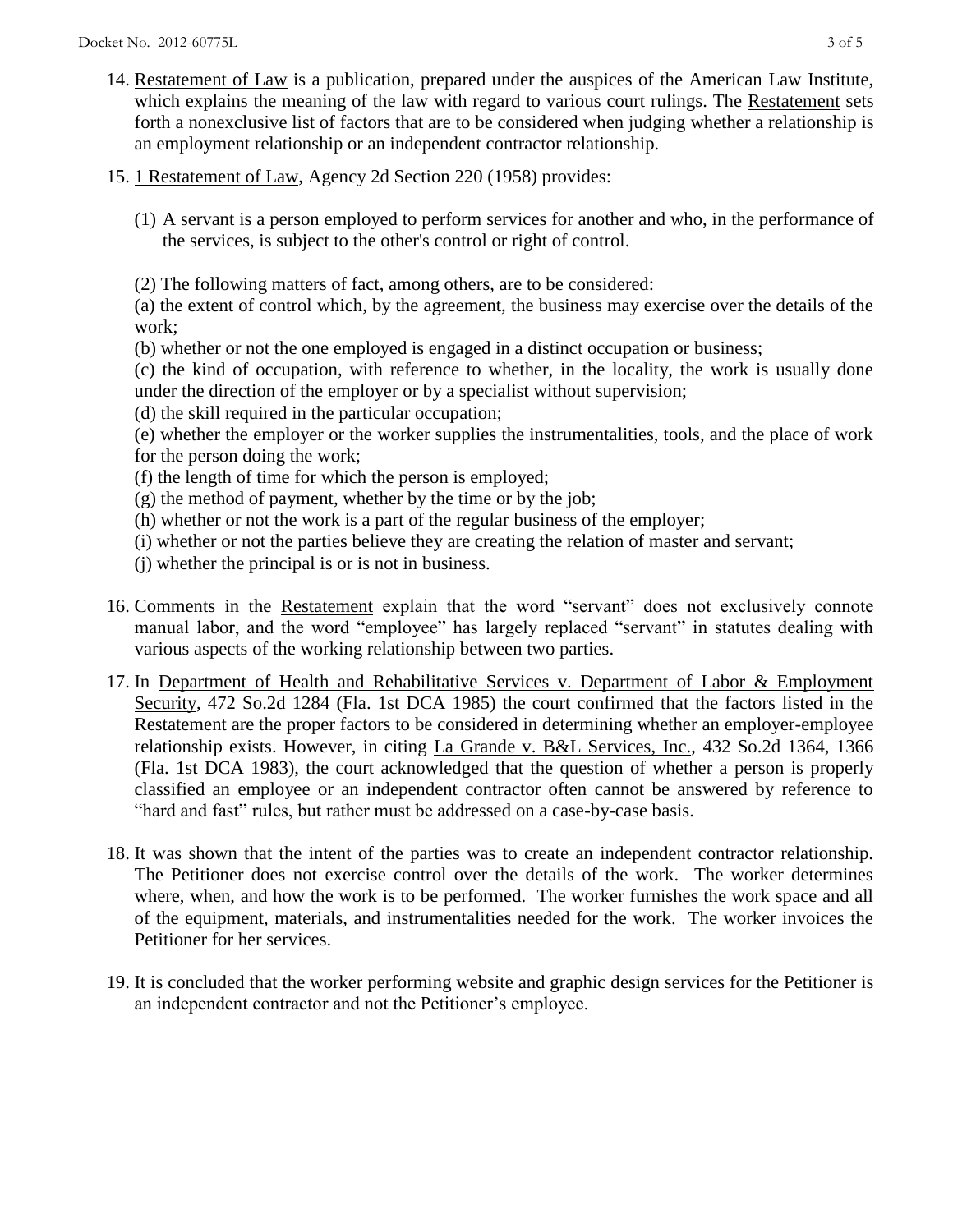**Recommendation:** It is recommended that the determination dated April 12, 2012 be REVERSED.

Respectfully submitted on November 16, 2012.



SUSAN WILLIAMS, Special Deputy Office of Appeals

A party aggrieved by the *Recommended Order* may file written exceptions to the Director at the address shown above within fifteen days of the mailing date of the *Recommended Order*. Any opposing party may file counter exceptions within ten days of the mailing of the original exceptions. A brief in opposition to counter exceptions may be filed within ten days of the mailing of the counter exceptions. Any party initiating such correspondence must send a copy of the correspondence to each party of record and indicate that copies were sent.

Una parte que se vea perjudicada por la *Orden Recomendada* puede registrar excepciones por escrito al Director Designado en la dirección que aparece arriba dentro de quince días a partir de la fecha del envío por correo de la *Orden Recomendada*. Cualquier contraparte puede registrar contra-excepciones dentro de los diez días a partir de la fecha de envió por correo de las excepciones originales. Un sumario en oposición a contra-excepciones puede ser registrado dentro de los diez días a partir de la fecha de envío por correo de las contra-excepciones. Cualquier parte que dé inicio a tal correspondencia debe enviarle una copia de tal correspondencia a cada parte contenida en el registro y señalar que copias fueron remitidas.

Yon pati ke *Lòd Rekòmande* a afekte ka prezante de eksklizyon alekri bay Direktè Adjwen an lan adrès ki parèt anlè a lan yon peryòd kenz jou apati de dat ke *Lòd Rekòmande* a te poste a. Nenpòt pati ki fè opozisyon ka prezante objeksyon a eksklizyon yo lan yon peryòd dis jou apati de lè ke objeksyon a eksklizyon orijinal yo te poste. Yon dosye ki prezante ann opozisyon a objeksyon a eksklizyon yo, ka prezante lan yon peryòd dis jou apati de dat ke objeksyon a eksklizyon yo te poste. Nenpòt pati ki angaje yon korespondans konsa dwe voye yon kopi kourye a bay chak pati ki enplike lan dosye a e endike ke yo te voye kopi yo.

Shoner 7. Bans

**SHANEDRA Y. BARNES, Special Deputy Clerk** Date Malled:<br>**November 16, 2012** 

**Date Mailed:**